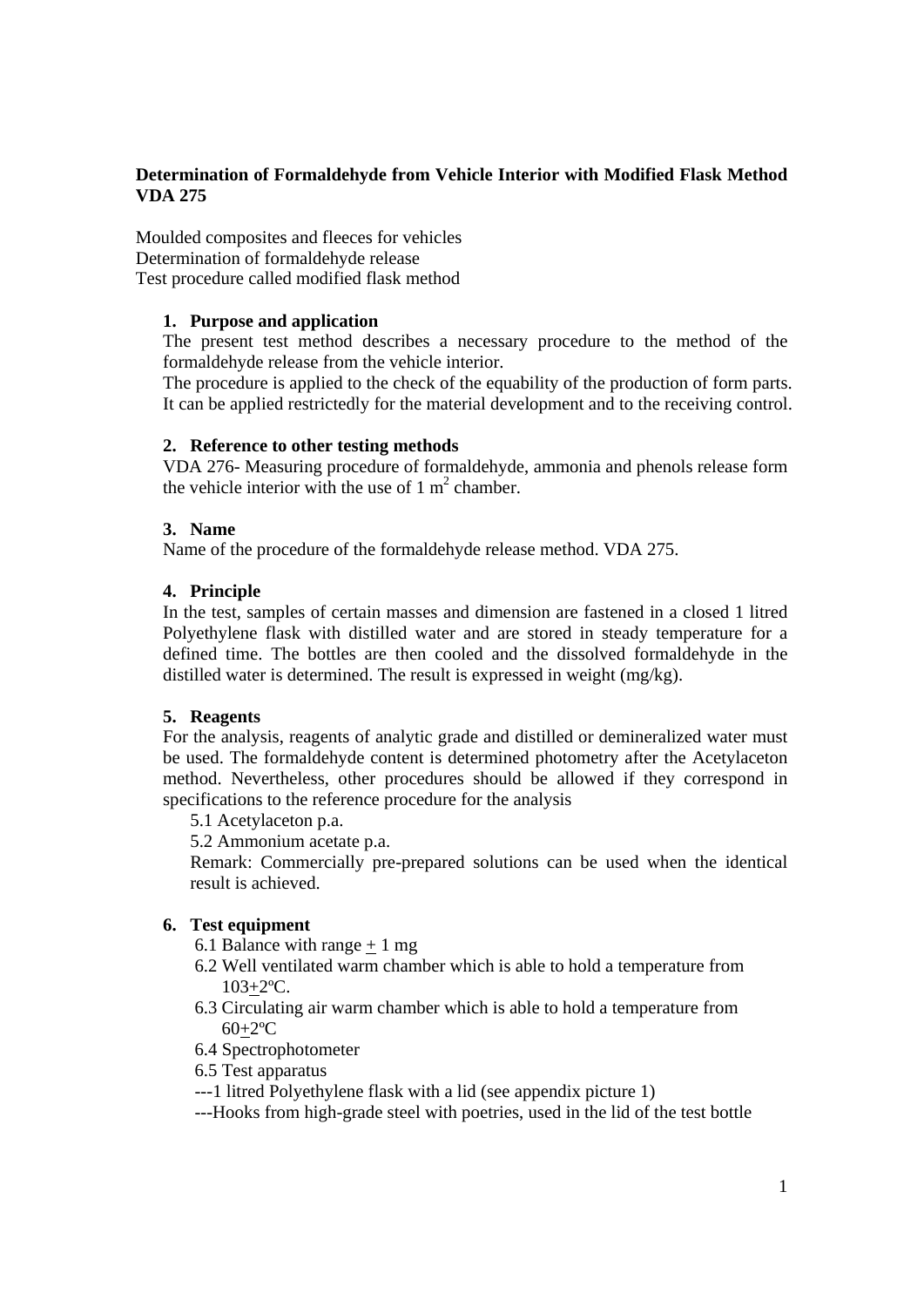6.6 Lab. Device

--Precision burette 50ml, calibrated at 20ºC

--2 Measuring cylinder, 1000ml, calibrated at 20ºC

--6 Measuring cylinder, 100ml, calibrated at 20ºC

--Pipette, 5ml, calibrated at 20ºC

--Pipette, 10ml, calibrated at 20ºC

--Pipette, 15ml, calibrated at 20ºC

--Pipette, 20ml, calibrated at 20ºC

--Pipette, 25ml, calibrated at 20ºC

--Pipette, 50ml, calibrated at 20ºC

--Pipette, 100ml, calibrated at 20ºC

--Conical flask, 250ml

--Bottle, 50ml with stop

--Watch glass with diameter of 120mm

--Desiccator

--Cuvette with suitable thickness for the spectrophotometer

--Stop watch

#### **7. Specimen**

7.1.1 Specimen: The test bodies should be taken from suitable and representative places of the vehicle interior parts

7.1.2 The size of the test bodies in each case should be 40 mms x 100 mms x thickness. At least 6 test bodies are taken, of it 5 parts for the test and 1 for the moisture content test

#### **8. Realization of the check**

8.1 Number of the check: These are professional method to be carried out

8.2 Determination of the moisture content

The moisture content is determined with DIN EN 322

8.3 Regulation of the formaldehyde release

The test bodies become precise-weighed out before the beginning of the analysis on the analysis scales on 0.01 g. In each of the Polyethylene flask become 50 ml distilled water is pipetted.

For the connection, the test bodies will provide 10 mms of the upper edge concentric with 1 to 2 mms of drilling for the purpose of connection in the hanging hook.

After fixing of the test bodies in the hook (see appendix: picture 1) the vessel is closed and is kept more than 3 hours in the warm chamber (6.3) with a steady temperature at 60ºC.

At the end of the test time the vessels from the warm chamber are taken. After 60 minute stabilizing time at ambient temperature the test bodies from the test bottle are removed.

8.4 The control test

The attempt is carried out without test body in parallel.

8.5 Regulation of the formaldehyde concentration in the absorbent solution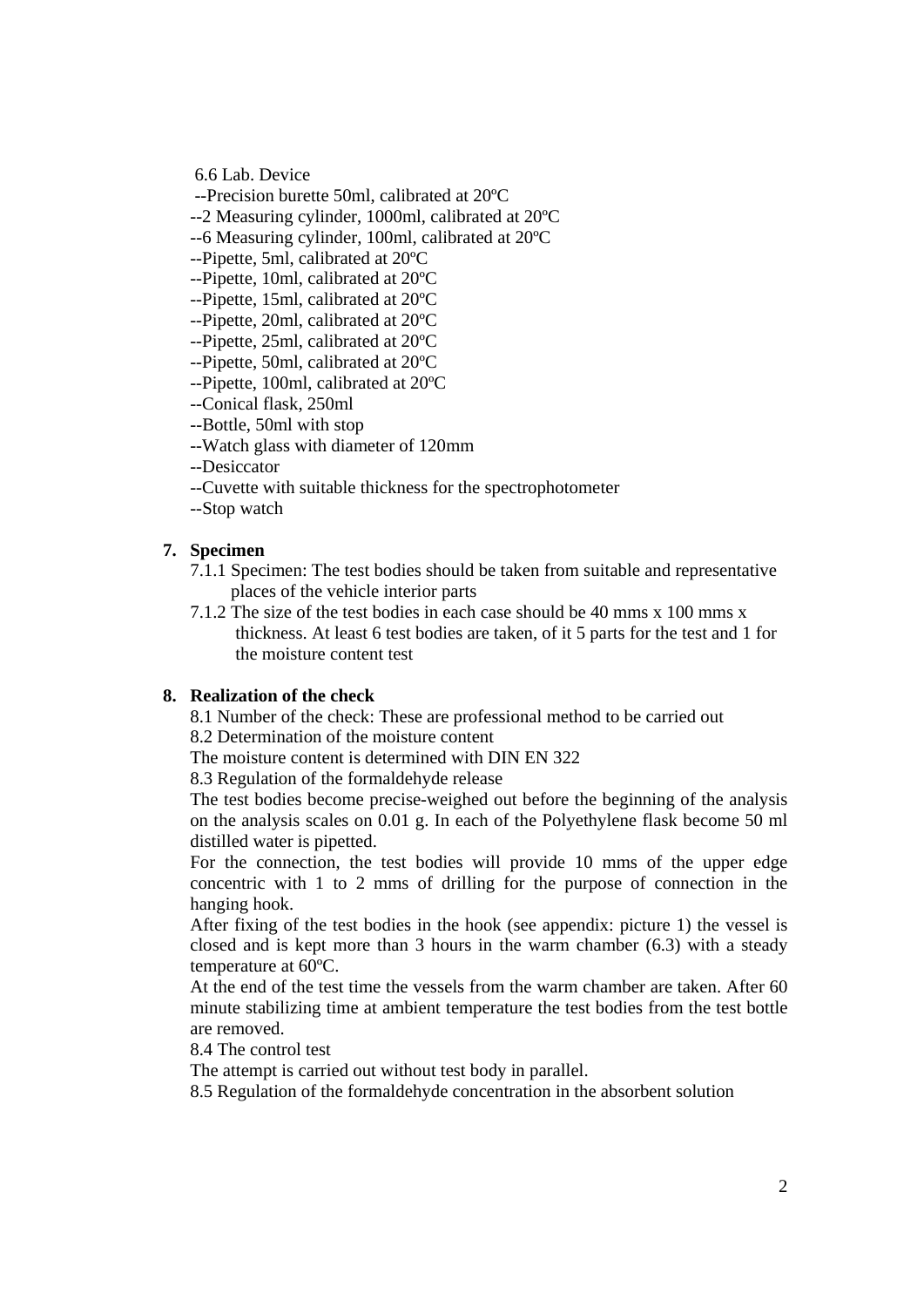The formaldehyde content of the absorbent solution is detected by photometry after the Acetylaceton method.

8.5.1 The principle

The chemical reaction (see appendix on the so-called Hantzschen: picture 2) with which dissolved formaldehyde reacts in solution react with Ammonia and Acetylaceton to form Diacetyldihydrolutidin (DDL). The absorption maximum of DDL is 412 nm. The reaction is specific for formaldehyde.

8.5.2 Reagent

8.5.2.1 Acetylaceton solution

4ml of Acetylaceton are dispensed in a 1000 ml to measuring cylinder and is made up to 1000 ml with distilled water. The solution air-tighted and can be used for 4 weeks if kept away from light.

8.5.2.2 Ammonium acetate solution

200 g of ammonium acetate is dispensed in a 1000ml measuring cylinder and make up to 1000ml with distilled water.

8.5.3 Reaction

10ml of the absorbent solution (8.3) are taken with a pipette and are moved in a 50ml bottle with 10 ml Acetylaceton solution (8.5.2.1) and 10 ml ammonium acetate-solution (8.5.2.2). The bottle is closed, shaken and warmed up for 15 minutes in a waterbath at 40ºC. The greenish-yellow solution is then cooled at ambient temperature, protected from the sunlight (about one hour). The optical density of this solution is determined with a wavelength of 412 nm by distilled water with a Spectrophotometer (6.4). A control is determined in parallel with distilled water and is taken into consideration with the calculation of the bottles value (9.2).

Remark: After every test, the PE flasks are cleaned in a lab washer. Should this not be sufficient, it is advisable that the flasks are kept at 70ºC openly in a circulating air warm chamber for approximately 16 h.

8.5.4 Calibration curve

The calibration curve (see appendix: pictures 3 and 4) is constructed by means of a formaldehyde standard solution whose concentration was determined by titration with iodine. The calibration curve must be checked at least once per week. 8.5.4.1 Formaldehyde-standard solutions reagent solutions

Iodine  $c(I_2) = 0.05$  mol/l

Sodium thiosulfate  $c(Na_2S_2O_3) = 0.1$  mol/l

Sodium hydroxide c(NaOH) = 1mol/l

Sulfuric acid  $c(H_2SO_4) = 1$  mol/l

Indicator solution 1% m/m

The Titer of the solutions must be checked before use.

About 1 g of formaldehyde solution (concentration of 35 to 40%) are solved in a 1000 ml measuring cylinder with distilled water and are filled in up to mark. The exact formaldehyde concentration is determined as follows:

20ml of the formaldehyde-standard solution are mixed with 25ml iodine solution and 10ml mixed sodium hydroxide solution. After 15 minute stabilizing time under light, 15ml sulfuric acid is added to the mixture. The excess iodine reacts with the thiosulfate solution. At the end of the titration some drops of indicator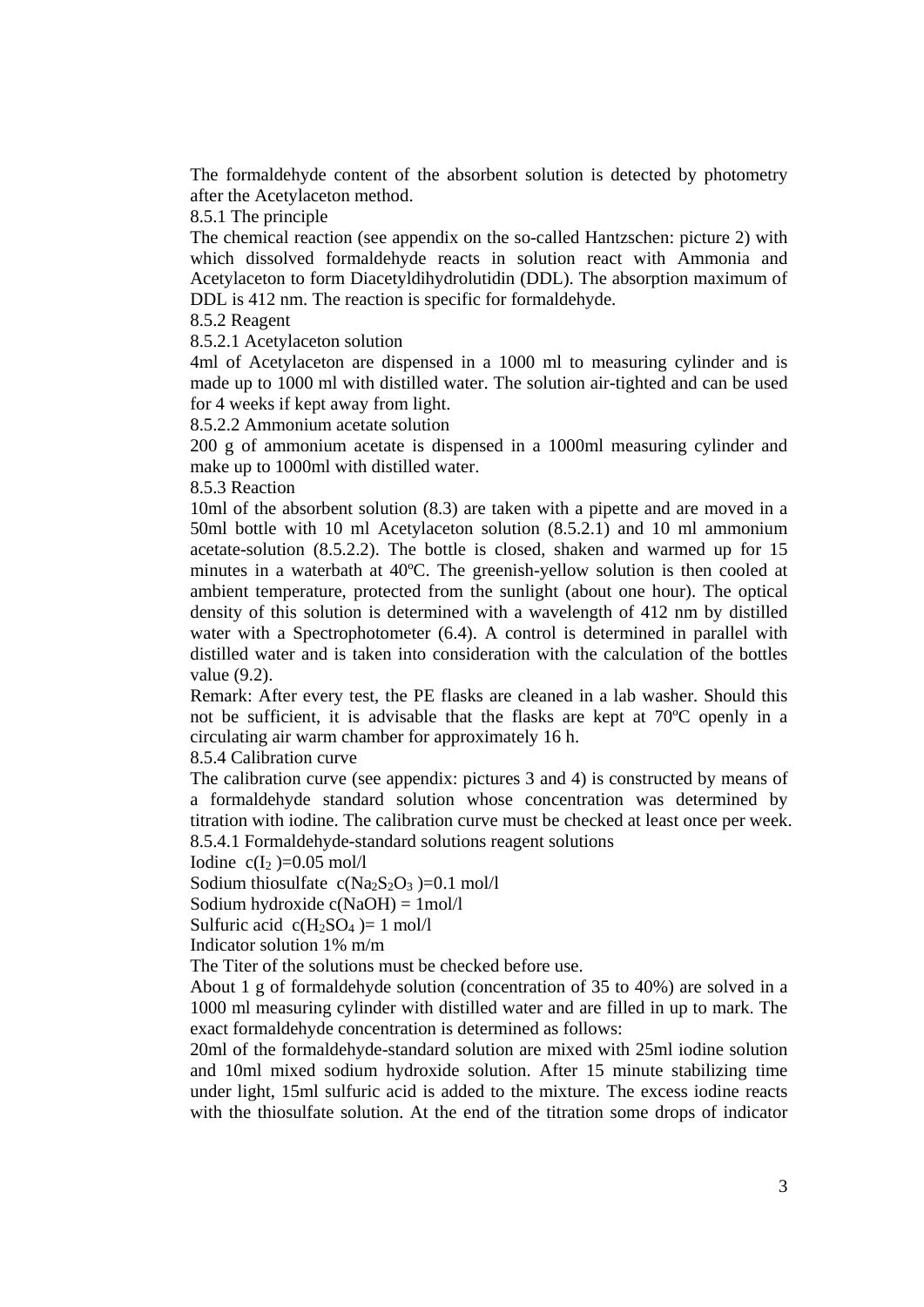solution are added. The control is carried out with 20ml to distilled water in parallel.

The formaldehyde content is calculated with the following formula: c (HCHO) = (Vo-V)x15 [ c(Na<sub>2</sub>S<sub>2</sub>O<sub>3</sub>)] x 1000/20

Where:

c (HCHO): Formaldehyde concentration in mg/l

Vo: Volumes of the thiosulfate solution for the control in ml

V: Volumes in thiosulfate solution in ml

 $c(Na_2S_2O_3)$ : Concentration of the thiosulfate solution in mol/l

Remark: 1ml 0.1 mol/l thiosulfate solution corresponds to 1 ml 0.05 mol/l of iodine solution and 1.5 mg of formaldehyde

8.5.4.2 Formaldehyde calibration solution (with thickness of the cuvette: 1 cm)

From the formaldehyde standard solution, determined in 8.5.4.1, becomes a volume which contains 15 mg of formaldehyde from a microburette in a 1000ml measuring cylinder and filled with distilled water up to mark filled in. 1 ml of this solution contains 15 µg formaldehyde.

8.5.4.3 Calibration curve

0, 5, 10, 20, 50 or 100 ml are filled in by the formaldehyde calibration solution (8.5.4.2) in a 100ml measuring cylinder and with distilled water up to mark. 10ml of solution are photometrically analyzed with the same procedure, as that of 8.5.3. The optical densities are applied against the formaldehyde concentration (between 0 and 15 µg/ml) on standard curve. The upward gradient is determined graphically or is calculated.

8.5.4.4 Formaldehyde calibration solution (with thickness of the cuvette: 5 cm)

From the formaldehyde-standard solution, determines under 8.5.4.1, becomes a volume which contains 3 mg of formaldehyde with a microburette in a 1000ml measuring cylinder and make up to mark with distilled water. 1ml of this solution contains 3 µg of formaldehyde.

8.5.4.5 Calibration curve

0, 5, 10, 20, 50 or 100 are filled in by the formaldehyde calibration solution (8.5.4.4) ml in a 100ml measuring cylinder and with distilled water up to mark. 10ml of solution is photometrically analyzed with the same procedure, as that of 8.5.3. The optical densities are applied against the formaldehyde concentrations (between 0 and 3  $\mu$ g/ml) on standard curve. The upward gradient is determined graphically or is calculated.

#### **9. Calculation of the results**

9.1 Moist content

The moist content H (in masses  $\%$  m/m) of the form part arises from the following formula:

$$
H = \underline{m_1 - m_0} \times 100
$$

 $m<sub>0</sub>$ 

Besides, is:

 $m<sub>1</sub>$ : the masses of the test bodies before the drying in gram  $m<sub>0</sub>$ : the masses of the test bodies after the drying in gram